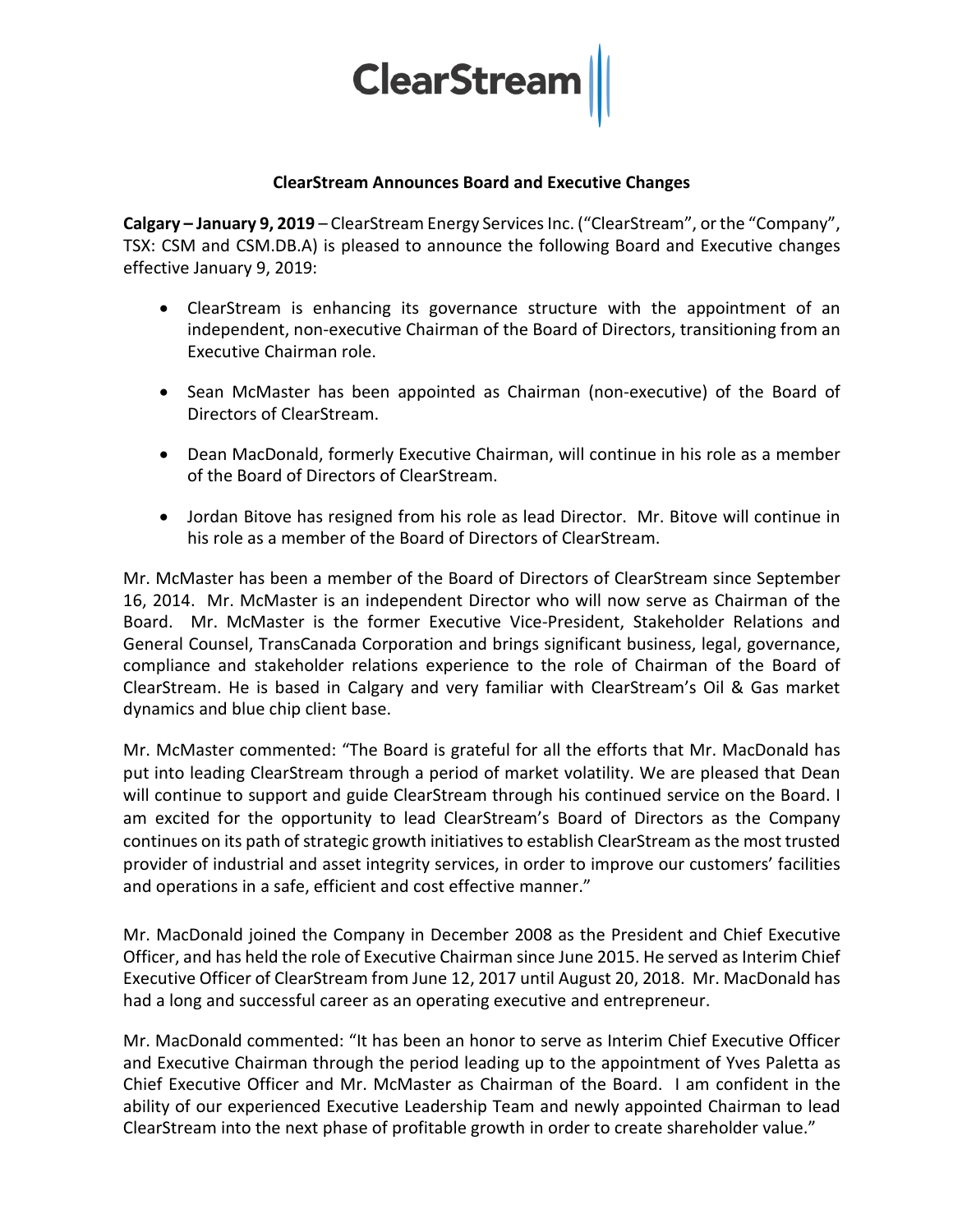The transition to an independent, non-executive Chairman of the Board of Directors coincides with the re-building of ClearStream Executive Leadership Team, with the previously announced appointments of Yves Paletta as Chief Executive Officer on August 20, 2018, Alec Silenzi as General Counsel and Corporate Secretary and Barry Card as Chief Commercial Officer on October 3, 2018, as well as Randy Watt as Chief Financial Officer on November 15, 2018.

With the support of its main stakeholder Canso Investment Counsel, Ltd. (in its capacity as portfolio manager for and on behalf of certain accounts that it manages), ClearStream completed during 2018 two refinancing transactions to strengthen its balance sheet as well as the acquisition of incremental manufacturing capacity for our Wear Technology business. ClearStream is now well-positioned to expand further its scope of services and geographical footprint with more value-added solutions and technologies.

## **About ClearStream Energy Services Inc.**

With a legacy of excellence and experience stretching back more than 50 years, ClearStream provides solutions to the Energy and Industrial markets including: Oil & Gas, Petrochemical, Mining, Power, Agriculture, Forestry, Infrastructure and Water Treatment. With offices strategically located across Canada and over 3,000 employees, we provide maintenance, construction and environmental services that keep our clients moving forward. For more information about ClearStream, please visit [www.ClearStreamEnergy.ca.](http://www.clearstreamenergy.ca/)

## **For further information, please contact:**

Yves Paletta, Chief Executive Officer

ypaletta@clearstreamenergy.ca

#### **Forward-looking information**

This report contains certain forward-looking information. Certain information included in this report may constitute forwardlooking information within the meaning of securities laws. In some cases, forward-looking information can be identified by terminology such as "may", "will", "should", "expect", "plan", "anticipate", "believe", "estimate", "predict", "potential", "continue" or the negative of these terms or other similar expressions concerning matters that are not historical facts. Forwardlooking information may relate to management's future outlook and anticipated events or results and may include statements or information regarding the future plans or prospects of ClearStream and reflects management's expectations and assumptions regarding the growth, results of operations, performance and business prospects and opportunities of ClearStream. Without limitation, information regarding the future operating results and economic performance of ClearStream constitute forward-looking information. Such forward-looking information reflects management's current beliefs and is based on information currently available to management of ClearStream. Forward-looking information involves significant risks and uncertainties. A number of factors could cause actual events or results to differ materially from the events and results discussed in the forward-looking information including risks related to investments, conditions of capital markets, economic conditions, commodity prices, dependence on key personnel, limited customer bases, interest rates, regulatory change, ability to meet working capital requirements and capital expenditures needs of the Company, factors relating to the weather and availability of labour. These factors should not be considered exhaustive. In addition, in evaluating this information, investors should specifically consider various factors, including the risks outlined under "Risk Factors," in the company's 2017 Annual Information Form dated February 28, 2018, which may cause actual events or results to differ materially from any forward-looking statement. In formulating forward-looking information herein, management has assumed that business and economic conditions affecting ClearStream will continue substantially in the ordinary course, including without limitation with respect to general levels of economic activity, regulations, taxes and interest rates. Although the forward-looking information is based on